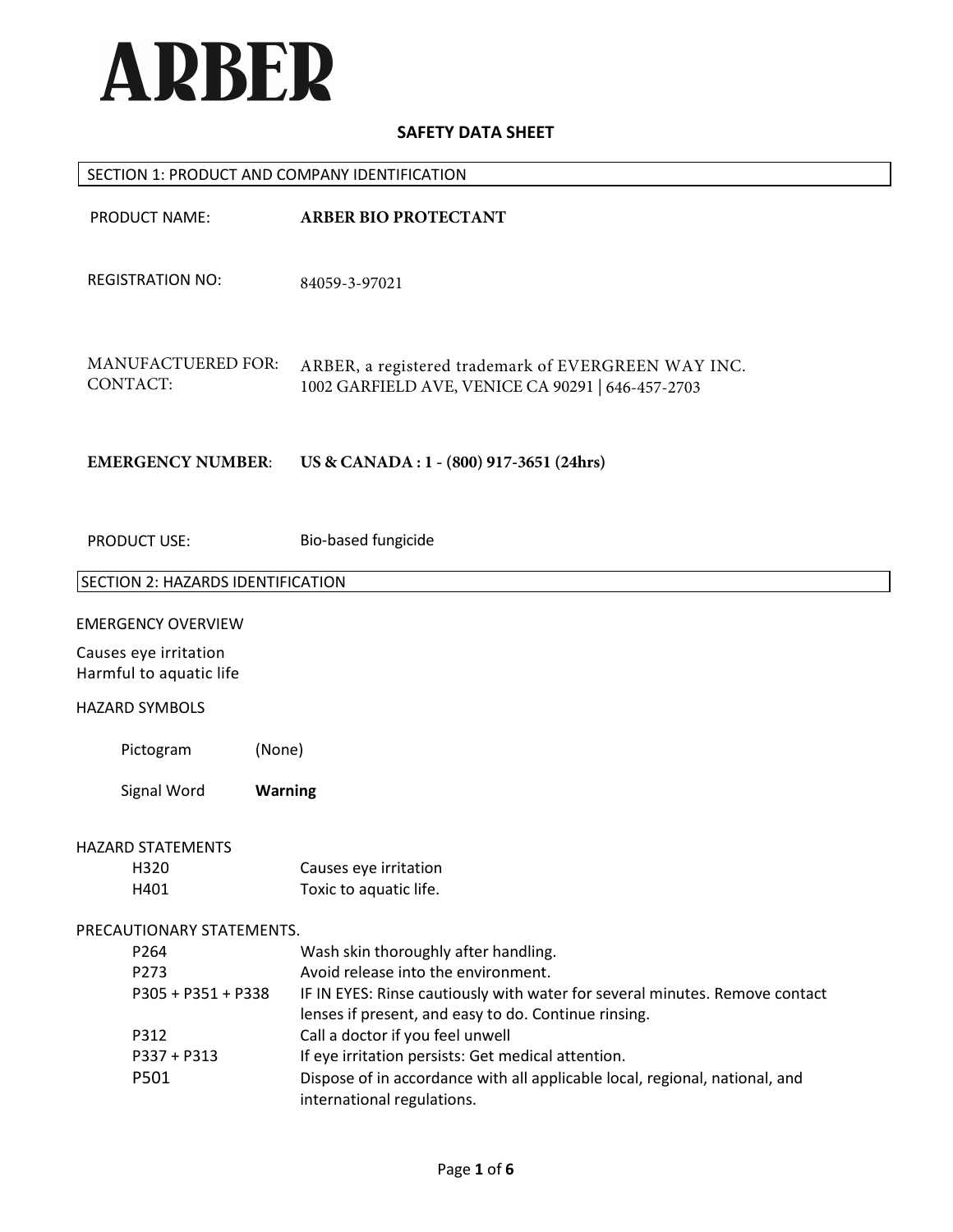POTENTIAL ROUTES OF ENTRY: Oral, eye, and inhalation. CARCINOGENICITY:

OSHA: Not listed ACGIH: Not listed NTP: Not listed. IARC: Not listed

#### SECTION 3: COMPOSITION/INFORMATION ON INGREDIENTS

| Synonyms:                                                                | <b>Arber Bio Protectant</b>                   |                             |
|--------------------------------------------------------------------------|-----------------------------------------------|-----------------------------|
| <b>COMPONENT</b><br>Reynoutria spp. Extract<br>Other (inert ingredients) | CAS NUMBER<br>N/A<br>Several (Not applicable) | PERCENT BY WEIGHT (%)<br>95 |

#### SECTION 4: FIRST AID MEASURES

EYES: Hold eye open and rinse slowly and gently with water for at least 15 minutes. Remove contact lenses, if present, after the first 5 minutes, then continue rinsing eyes. Do not use an eye ointment. Call poison control center or doctor for treatment advice.

SKIN: Remove contaminated clothing. Rinse skin immediately with plenty of water for at least 15-20 minutes. Call a poison control center or doctor for treatment advice.

INGESTION: Call a poison control center or doctor immediately for treatment advice. Have person sip a glass of water if able to swallow. Do not induce vomiting unless told to by a poison control center or physician. Do not give anything by mouth to an unconscious person.

INHALATION: Remove person to fresh air. If the person is not breathing, call 911 or an ambulance, then give artificial respiration, preferably mouth-to-mouth if possible. Call a poison control center or doctor for treatment.

#### SECTION 5: FIRE-FIGHTING MEASURES

FLAMMABLE LIMITS IN AIR, (% BY VOLUME) UPPER: Not applicable. LOWER: Not applicable.

IGNITABILITY: 205 °F or 96 °C METHOD USED: METHOD USED: SW 1010

AUTOIGNITION TEMPERATURE: Not applicable.

EXTINGUISHING MEDIA: Use Foam, Carbon Dioxide, or Dry Chemical extinguishers.

SPECIAL FIRE FIGHTING PROCEDURES: None

UNUSUAL FIRE AND EXPLOSION HAZARDS: None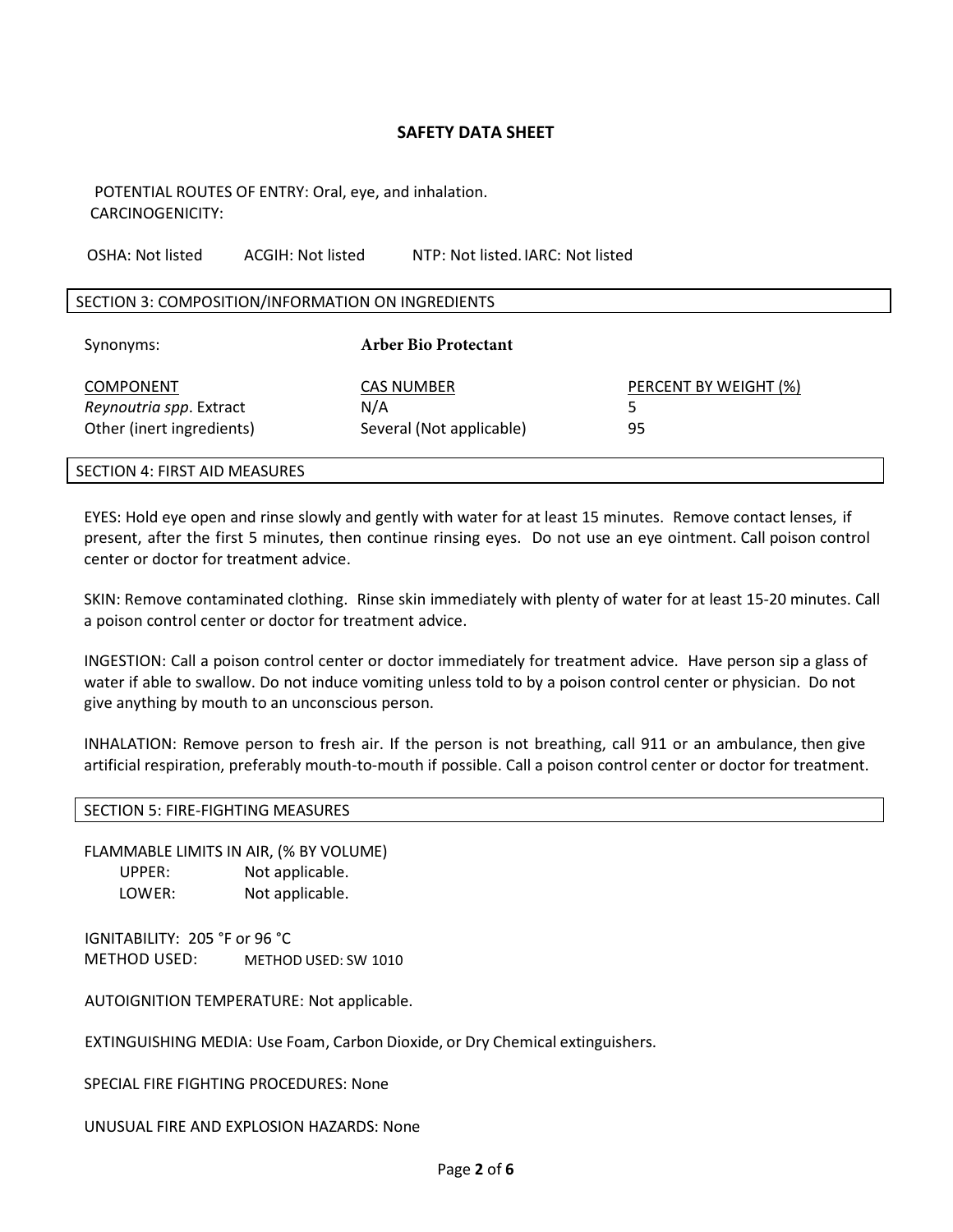HAZARDOUS DECOMPOSITION PRODUCTS: Carbon dioxide, carbon monoxide, smoke, fumes, and hydrocarbons and terpenes.

#### SECTION 6: ACCIDENTAL RELEASE MEASURES

ACCIDENTAL RELEASE MEASURES: Wear suitable clothing such as eye protection, long-sleeved shirt, pants and shoes with socks. If spilled, contain - prevent run off into drains and waterways. Absorb liquid with an inert absorbent material. Seal absorbent material in a closed labeled container and dispose of in accordance with local ordinances.

## SECTION 7: HANDLING AND STORAGE

HANDLING AND STORAGE: Store in the closed, original container in a well-ventilated area out of direct sunlight. Keep containers closed when not in use. Empty container completely and dispose of in accordance with all applicable federal, state and local environmental regulations.

OTHER PRECAUTIONS: No special precautions.

## SECTION 8: EXPOSURE CONTROLS/PERSONAL PROTECTION

ENGINEERING CONTROLS: Spill controls should be provided for working with large quantities.

VENTILATION: No TLV assigned. Provide exhaust ventilation or other engineering controls to keep the airborne concentrations of vapors and aerosols below the exposure levels. Ensure that eyewash stations and safety showers are proximal to the work-station location.

RESPIRATORY PROTECTION: Vapor respirator. Be sure to use an approved/certified respirator or equivalent.

EYE PROTECTION: Safety goggles or glasses with side shields advisable when handling liquid.

SKIN PROTECTION: Wear gloves made of Latex or other impervious material.

OTHER PROTECTIVE CLOTHING OR EQUIPMENT: Clothing to prevent prolonged skin contact as needed such as long-sleeved shirt, long pants and shoes with socks.

WORK HYGIENIC PRACTICES: Wash any contamination from skin or eyes immediately. Wash hands and exposed skin before eating, drinking, smoking, after work, or using the toilet.

#### SECTION 9: PHYSICAL AND CHEMICAL PROPERTIES

| PHYSICAL STATE:      | Liquid                 |
|----------------------|------------------------|
| COLOR:               | Brown to reddish brown |
| ODOR:                | Straw-like; spicy      |
| pH:                  | 5 to 7                 |
| DENSITY:             | 1 g/mL                 |
| SOLUBILITY IN WATER: | Miscible in water      |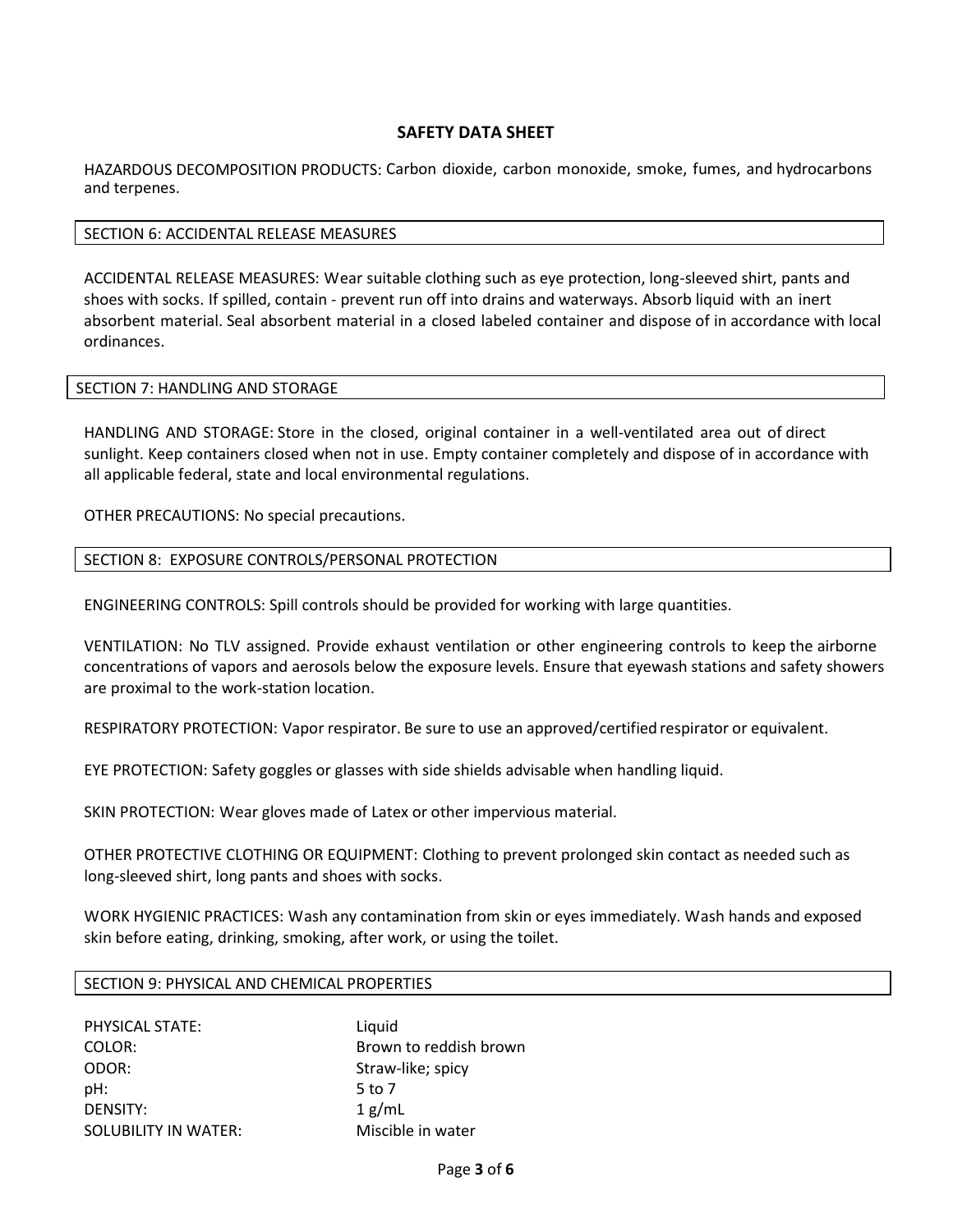| <b>BOILING POINT/RANGE:</b>       | Not determined |
|-----------------------------------|----------------|
| FREEZING/MELTING POINT:           | Not determined |
| <b>FLASH POINT:</b>               | Not determined |
| <b>EVAPORATION RATE:</b>          | Not determined |
| FLAMMABILITY (SOLID. GAS):        | Not determined |
| <b>UPPER FLAMMABILITY LIMITS:</b> | Not determined |
| LOWER FLAMABILITY LIMITS:         | Not determined |
| <b>VAPOR PRESSURE:</b>            | Not determined |
| <b>VAPOR DENSITY:</b>             | Not determined |
| <b>RELATIVE DENSITY:</b>          | Not determined |
| SOLUBILITY IN OTHER SOLVENTS:     | Not determined |
| PARTITION COEFFICIENT:            | Not determined |
| <b>AUTOIGNITION TEMPERATURE:</b>  | Not determined |
| DECOMPOSITION TEMPERATURE:        | Not determined |
| KINEMATIC VISCOSITY:              | Not determined |
| DYNAMIC VISCOSITY:                | Not determined |
| <b>EXPLOSIVE PROPERTIES:</b>      | Not determined |
| <b>OXIDIZING PROPERTIES:</b>      | Not determined |
|                                   |                |

#### SECTION 10: STABILITY AND REACTIVITY

STABILITY: Stable. INCOMPATIBILITY (MATERIAL TO AVOID): None known HAZARDOUS DECOMPOSITION OR BY-PRODUCTS: None known HAZARDOUS POLYMERIZATION: Not known to occur CONDITIONS TO AVOID (POLYMERIZATION): None

# SECTION 11: TOXICOLOGICAL INFORMATION

| ACUTE ORAL TOXICITY LD <sub>50</sub> . |
|----------------------------------------|
| ACUTE DERMAL TOXICITY LD <sub>50</sub> |
| <b>ACUTE INHALATION LC50:</b>          |
| EYE IRRITATION:                        |
| <b>SKIN IRRITATION:</b>                |
| <b>SKIN SENSITIZATION:</b>             |

>5000 mg/kg (rat). Not categorized chtate Derman Depth Depth Depth in S5000 mg/kg (rabbit). Not categorized >5.18 mg/L (rat). Not categorized Minimally irritating (rabbit). Category 2B Mildly irritating (rabbit). Not categorized Non-sensitizing (guinea pigs). Not categorized

#### SECTION 12: ECOLOGICAL INFORMATION

| Bees and beneficial organisms: | Honey bee (48-hour acute contact toxicity) $LD_{50}$ > 100 $\mu$ g/ bee |
|--------------------------------|-------------------------------------------------------------------------|
|                                |                                                                         |

Toxicity to freshwater aquatic life: Fathead minnow (96-hour acute) LC $_{50}$  > 10.18 mg/L. Category 2

Testing all beneficial insects, in all situations, mixtures and combinations, is not feasible. Prior to treating entire crop where the release of beneficial insects serve as part of an Integrated Pest Management (IPM) program, consult with an extension specialist, a pest control advisor (PCA) or with the product manufacturer.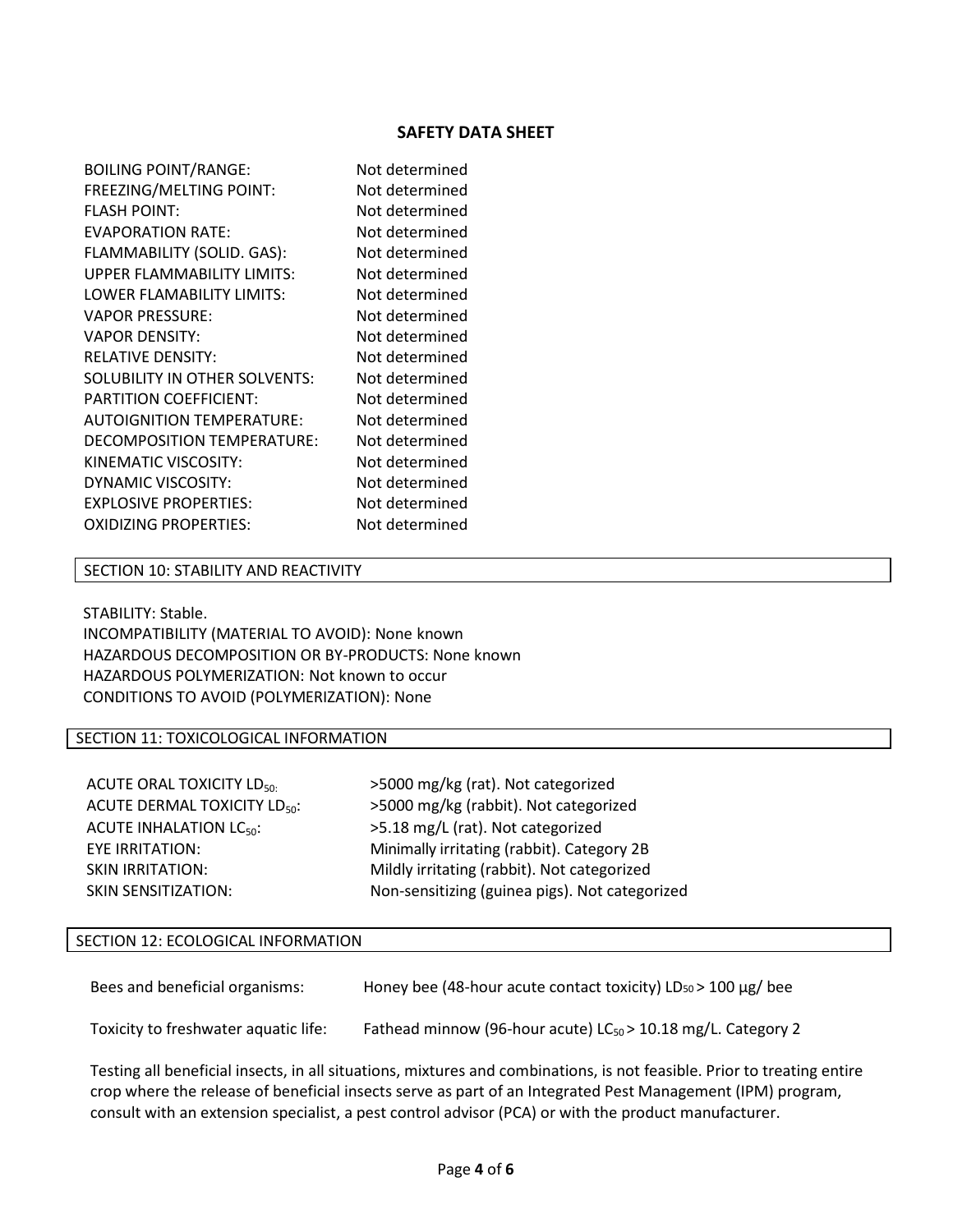Bioconcentration potential: This material is not expected to bioconcentrate in organisms.

#### SECTION 13: DISPOSAL CONSIDERATIONS

Do not reuse containers. Dispose of in accordance with all applicable federal, state, and local environmental regulations.

## SECTION 14: TRANSPORTATION INFORMATION

U.S. DOT: Not Regulated

IATA DGR: Not regulated

IMDG: Not Regulated

Freight Classification: Fungicide. See NMFTA code.

# SECTION 15: REGULATORY INFORMATION

| <b>INTERNATIONAL REGULATIONS</b><br>TSCA:                  | Exempt          |               |  |
|------------------------------------------------------------|-----------------|---------------|--|
| U.S. FEDERAL REGULATIONS<br><b>CERCLA:</b>                 | Not applicable. |               |  |
| SARA TITLE III HAZARD CLASSIFICATION SECTIONS 311 AND 312: |                 |               |  |
| Immediate (acute) Health:                                  | None            |               |  |
| Delayed (chronic) Health:                                  | <b>None</b>     |               |  |
| Fire:                                                      | <b>None</b>     |               |  |
| Sudden Release of Pressure:                                | None            |               |  |
| Reactivity:                                                | None            |               |  |
| <b>SARA 313:</b>                                           | Not determined  |               |  |
| <b>U.S. STATE REGULATIONS:</b>                             | None            |               |  |
| US STATE RIGHT-TO-KNOW REGULATIONS:                        |                 |               |  |
| New Jersey Right To Know Components<br>Propylene glycol    | CAS No.         | $57 - 55 - 6$ |  |
| Pennsylvania Right To Know Components                      |                 |               |  |